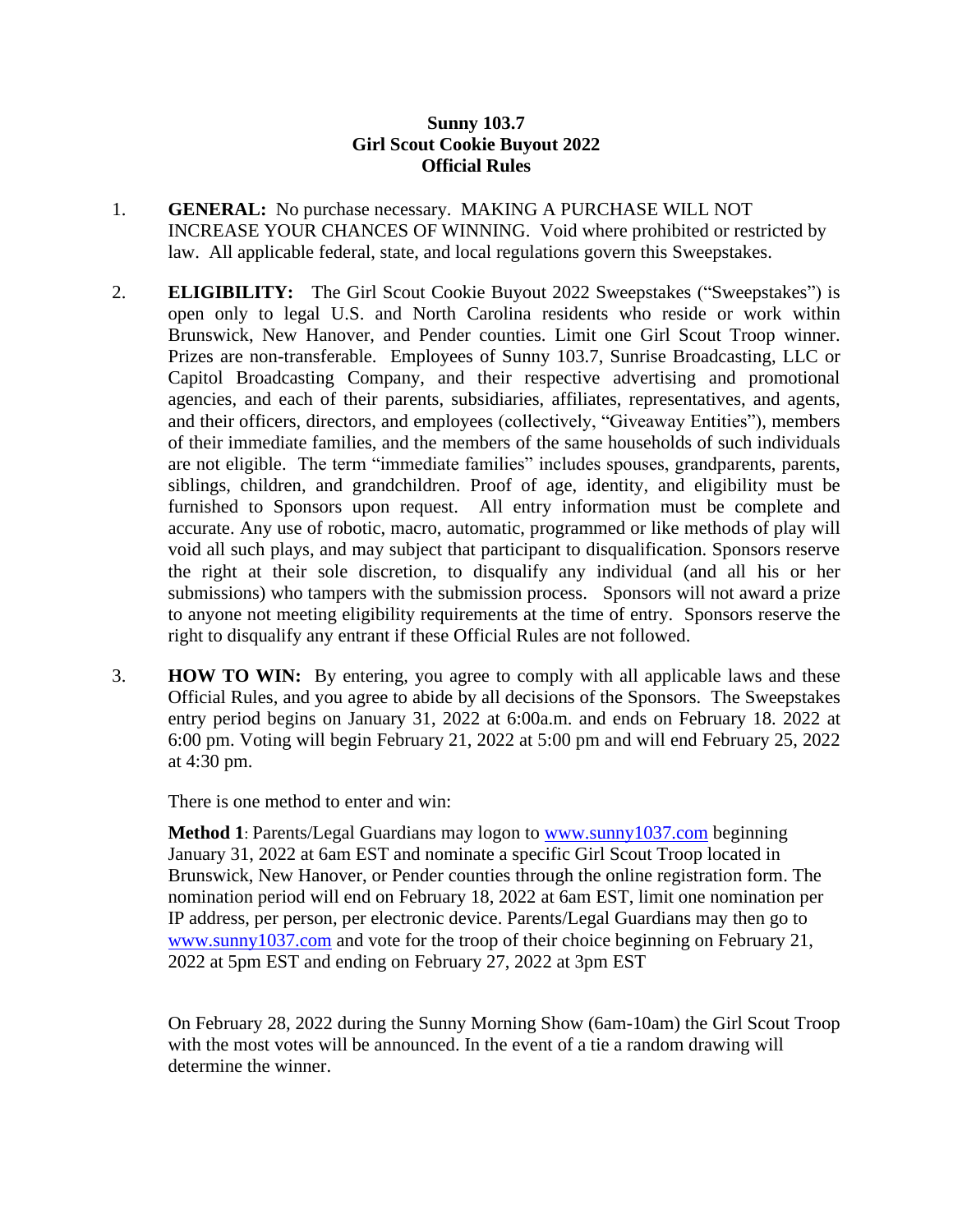Entries that are incomplete, illegible, or corrupted are void and ineligible and will not be accepted.

The winner(s) Parents or Legal Guardians (if under 18) will be required to sign and return appropriate forms and/or documentation, including without limitation, any documents necessary to transfer to Sponsors any intellectual property rights (e.g., copyright, trademark, etc.) in the entry materials, an affidavit or declaration of eligibility, a liability release and/or where legally permissible, a publicity release prior to receipt of prize. Failure to sign and return such forms within the requisite timeframe may result in disqualification of such winner and forfeiture of the prize.

- 4. **PUBLICITY RELEASE:** Except where prohibited, entry in the Giveaway constitutes each entrant's consent for Sponsors to use, publish, reproduce, and distribute for any purpose, including publicity, promotion, and advertising in any media (including without limitation, print, Internet, television, radio, and offline), each Winner's name, city, photograph, likeness, biographical information, voice, or image, each in perpetuity without further compensation, credit, or right of review or approval.
- 5. **PRIZES:** One (1) Grand Prize Winner will be offered the following prize: Retail value is \$1000.00
	- A check payable to: Girl Scouts North Carolina Coastal Pines in the amount of \$1000.00 will be awarded to the winning troop for the cookie buyout (cookies bought will be donated to deployed military personnel)

Winners subject to verification. No prize substitutions by winner. Prize is nontransferable by winner. If for reasons that are beyond the control of WILT, Sunny 103.7, the prize is not available for fulfillment as laid out above, WILT reserves the right to offer the Grand Prize winner a prize of equal prize value of the prize listed above. To claim prize, winner(s)/winner's guardian(s) will be required to provide valid governmentissued photo identification, acceptable to Sponsors in its sole discretion. Sponsors reserve the right to substitute a prize or prize component of equal or greater value in the sole discretion of Sponsors if the prize, or any component thereof, is unavailable for any reason. Failure to claim prize by deadline may result in forfeiture of prize.

6. **ODDS:** Odds of becoming a Qualifier depend on the number of participants who enter the Sweepstakes online at [www.sunny1037.com](http://www.sunny1037.com/)

Odds of a Qualifier becoming the Grand Prize Winner depend upon the number of votes each qualifying troop receives.

7. **TERMS AND CONDITIONS; LIMITATION OF LIABILITY:** The giveaway and promotion are not associated with the Girl Scouts of the USA, Girl Scouts - North Carolina Coastal Pines, or any other Girl Scout organization or representative. Participants are responsible for complying with all applicable federal, state, and local laws and regulations and with these Official Rules, and by entering,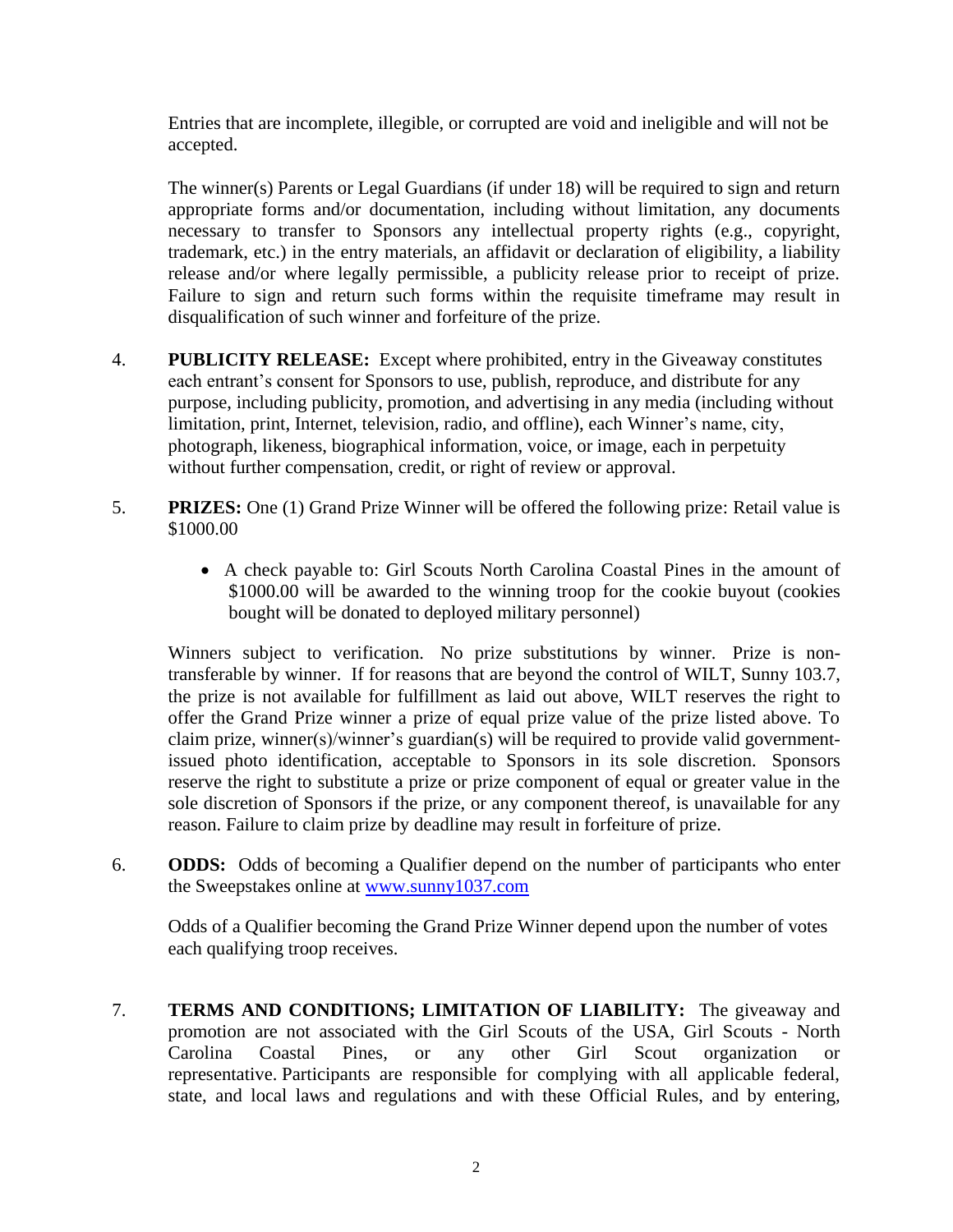participants agree to be bound to these Official Rules. Any attempt by an entrant or other party to tamper with the proper administration of the Giveaway will disqualify the entrant and may result in civil or criminal action against the entrant or other party and may result in the discontinuation, suspension, or cancellation of the Giveaway. WINNERS AND ENTRANTS AGREE, EXCEPT WHERE PROHIBITED BY LAW, TO RELEASE AND DISCHARGE, HOLD HARMLESS AND INDEMNIFY THE GIVEAWAY ENTITIES, AND ALL OTHERS ASSOCIATED WITH THE DEVELOPMENT AND EXECUTION OF THIS GIVEAWAY, FROM ANY AND ALL TAX LIABILITY THAT MAY BE IMPOSED OR ASSOCIATED WITH RECEIPT OR USE OF THE PRIZES, AND FROM AND AGAINST ANY AND ALL CLAIMS, ACTIONS, PROCEEDINGS, AND LIABILITY FOR ANY DAMAGES, EXPENSES, FEES, INJURY OR LOSSES (INCLUDING PROPERTY DAMAGE, PERSONAL INJURY OR DEATH) SUSTAINED IN CONNECTION WITH THE RECEIPT, OWNERSHIP, OR USE OF THE PRIZE OR WHILE TRAVELING TO, PREPARING FOR, OR PARTICIPATING IN ANY GIVEAWAY-RELATED OR PRIZE-RELATED ACTIVITY. Sponsors are not responsible for any printing, typographical, mechanical or other error in the printing of the offer, administration of the Giveaway or in the announcement of the Prize. Winner's guest(s), if applicable, may be required to execute a liability and publicity release prior to the Winner's receipt of the Prize. Sponsors retain the discretion to make all decisions regarding the interpretation and application of these Official Rules. All decisions of Sponsors are final and discretionary. In the event selected Winner(s) of the Prize are/is ineligible or refuse(s) the Prize or, if such selected Winner fails to timely claim the Prize, the Prize will be forfeited and Sponsors, in their sole discretion, may select an alternate Winner (time permitting), or may elect not to award such Prize to an alternate Winner, where permitted. For prizes valued at \$600 or greater, Winner(s) must provide his or her Social Security Number for tax purposes. Prizes may be considered income, and any and all taxes associated with Prizes are the responsibility of the Winner(s).

8. **FORCE MAJEURE, DISCLAIMER/INTERNET:** If for any reason, the Giveaway is not capable of running as planned for any reason, including infection by computer virus, bugs, tampering, and unauthorized intervention, fraud, technical failures, acts of God, war, terrorism, government regulation, disaster, fire, strikes, civil disorder, or any other causes beyond the control of the Sponsors which corrupt or affect the administration, security, fairness, integrity of the Giveaway, the Sponsors reserve the right in its discretion to disqualify any individual it believes has tampered with the entry process, and/or cancel, terminate, modify or suspend the Giveaway. Sponsors may prohibit an entrant from participating in the Giveaway if it determines that said entrant is attempting to undermine the legitimate operation of the Giveaway by cheating, hacking, deception or other unfair playing practices or intending to abuse, threaten or harass other entrants. Caution: Any attempt by a participant to deliberately damage any Web site or undermine the legitimate operation of the Giveaway may be a violation of criminal and civil laws and should such an attempt be made, Sponsors reserve the right to seek damages from any such participant to the fullest extent of the law. The Giveaway Entities (i) assume no responsibility for any error, omission, interruption, deletion, defect, delay in acquisition, operation or transmission of, communications line failure relating to, theft or destruction